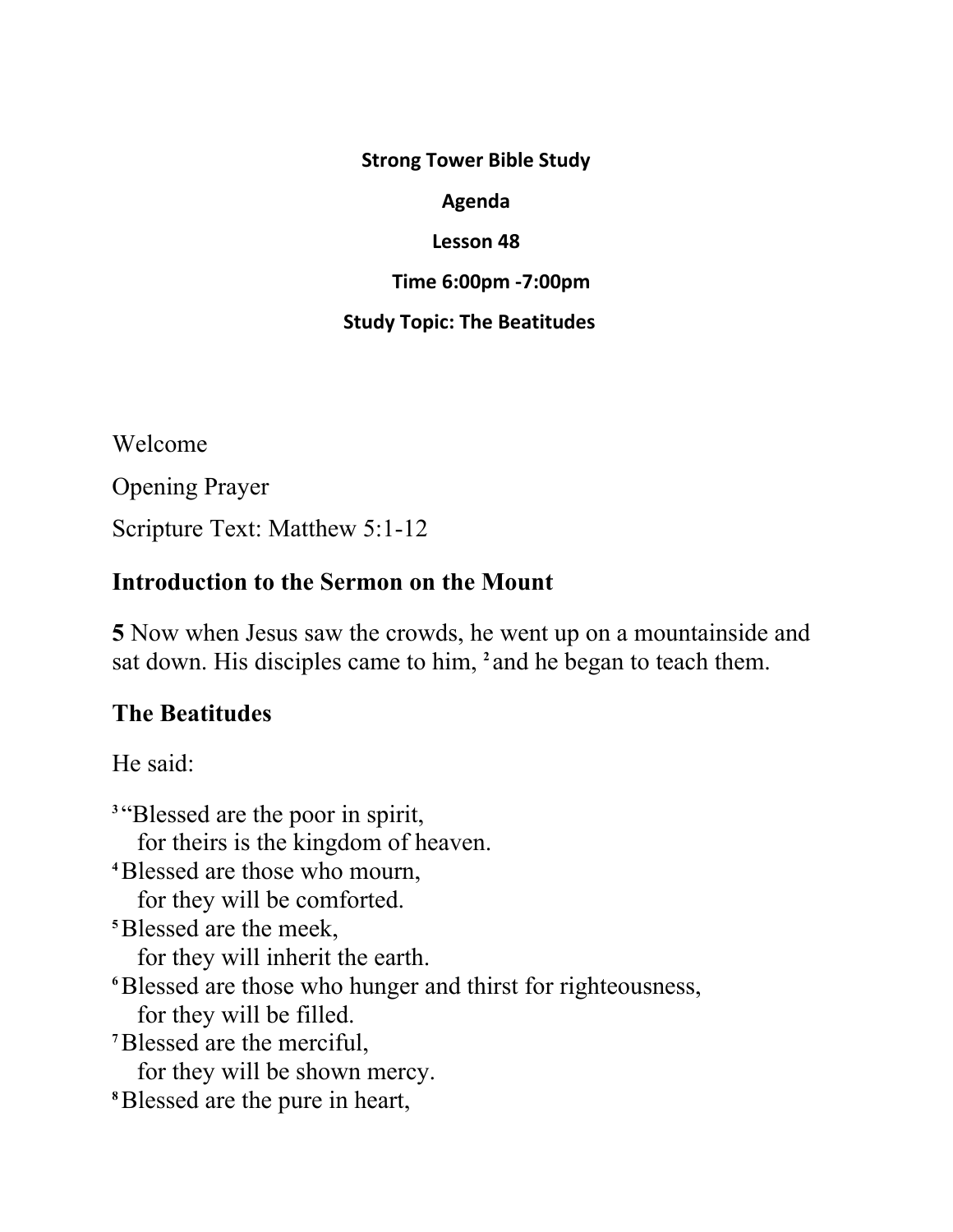for they will see God.

- **<sup>9</sup>**Blessed are the peacemakers,
	- for they will be called children of God.
- **<sup>10</sup>**Blessed are those who are persecuted because of righteousness, for theirs is the kingdom of heaven.

**<sup>11</sup>**"Blessed are you when people insult you, persecute you and falsely say all kinds of evil against you because of me. **12** Rejoice and be glad, because great is your reward in heaven, for in the same way they persecuted the prophets who were before you.

## **Things to know:**

- The Beatitudes are blessings given to the ones that possess them.
- Jesus liked to teach his followers
- Jesus is a patient teacher
- Jesus likes an eager student
- The Beatitudes should guide how we live
- There are blessings that follow each promise
- Jesus' blessings are universal
- The Beatitudes are similar to Luke 6:20-23

## **Discussion Questions:**

- 1. How are the Beatitudes still relevant today?
- 2. Does our relationship with Jesus impact how the Beatitudes manifest in our lives?
- 3. What does it mean to be Meek?
- 4. How can we become "Pure in Heart?
- 5. How are we to respond to persecution?

## **Scripture:**